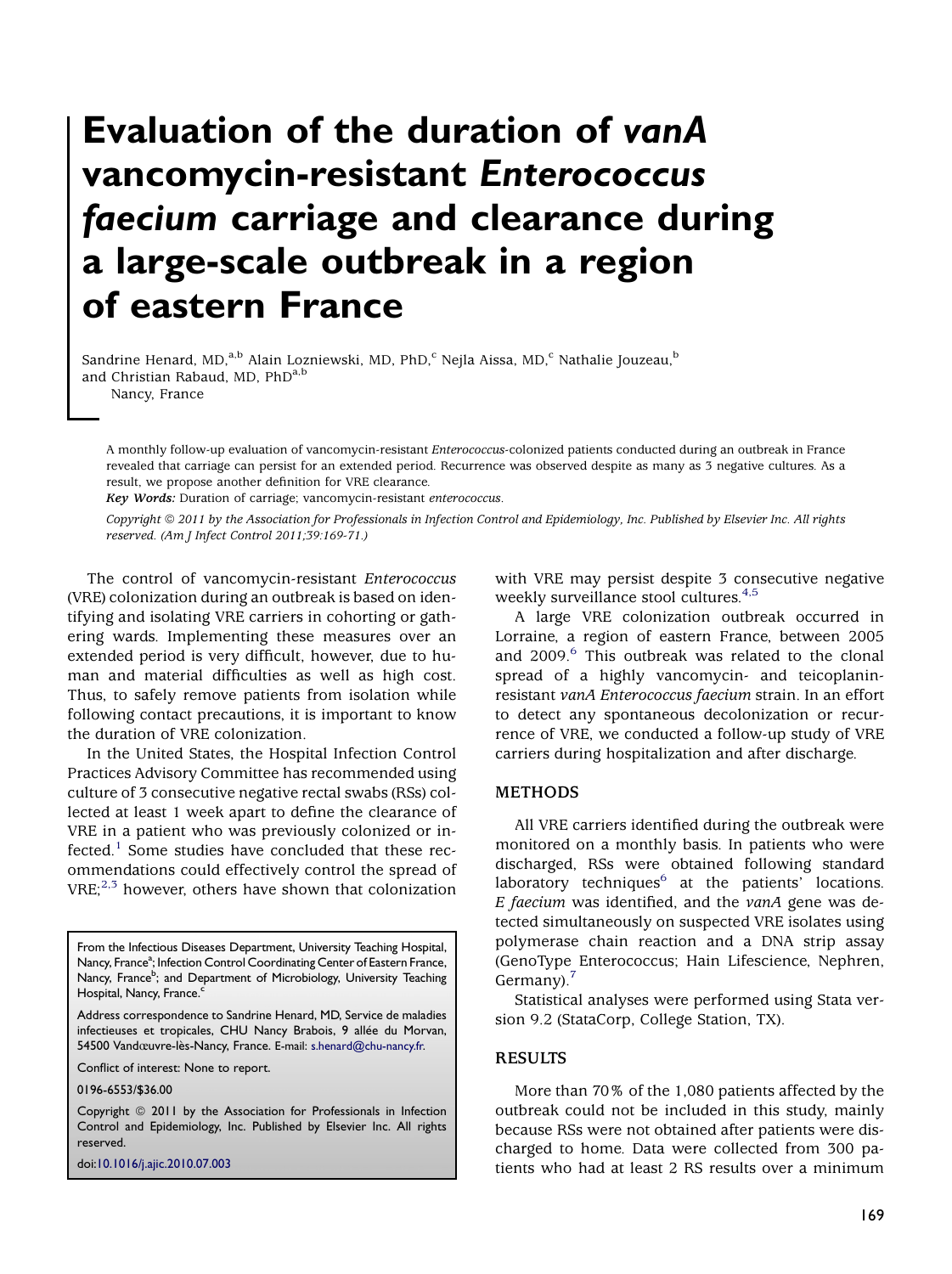<span id="page-1-0"></span>Table 1. Predictive value of positive RS cultures

| <b>Number of previous</b><br>sequential<br>negative cultures | Number of further<br>positive cultures/number<br>at risk $(\%)$ |
|--------------------------------------------------------------|-----------------------------------------------------------------|
|                                                              | 19/223(8.5)                                                     |
| 2                                                            | 13/180(7.2)                                                     |
| 3                                                            | 8/102(7.8)                                                      |
|                                                              | 4/70(5.7)                                                       |

course of 14 days. Overall, 2206 RSs were collected (mean  $\pm$  SD, 7  $\pm$  8 per patient; range, 2-55). The median follow-up period after the first positive isolate/patient was 174 days (range, 16-1330 days). The mean age of the patient population was  $77 \pm 15$  years, and the female/male sex ratio was of 1.7. Of the 257 patients for whom the residence was known after the first VRE-positive RS was identified, 26.7% had been discharged to home, 25.9% were in an assisted-living or nursing home, 21.9% were in a long-term care facility, 5.6% were in a rehabilitation facility, 14.3% were receiving chronic dialysis in a private or public hemodialysis unit, and 5.6% were hospitalized in an acute care facility.

To evaluate the duration of carriage (ie, time between the first and last positive RSs), we identified 82 patients with at least two positive RS results (mean, 4 positive RS results per patient) followed by at least one negative RS result. The median duration of carriage was 42 days (75th percentile, 101 days; 90th percentile, 221 days), and the maximum was 708 days.

When evaluating the rate and time of recurrence, we found that 19 (8.5%) of the 223 patients with a first negative follow-up RS culture had a positive culture at the next follow-up (Table 1). Among the patients who had two negative follow-up cultures, 7.2% became positive again after one further negative culture, 7.8% did so after two further consectutive negative cultures, and 5.7% did so after 3 further consecutive negative cultures. Moreover, 6 of the 45 VRE carriers (11%) who presented with at least 3 consecutive negative RS cultures over the course of at least 3 months developed recurrence.

### DISCUSSION

This study demonstrates that VRE carriage can persist for months, even in patients discharged to home. Recurrences were observed in VRE carriers in whom 3 previously collected consecutive RSs obtained over a period of at least 3 months were negative. These results are similar to previously reported findings and confirm that recurrences can occur even after a long period with several negative RS cultures.<sup>2,4,5,8,9</sup> Thus, the policy of considering 3 consecutive negative RS cultures to indicate VRE clearance appears to be unsafe.

Given that pulsed-field gel electrophoresis analyses have shown that the emergence of VRE in Lorraine was due mainly to the spread of clonally related vanA E faecium strains, $6$  it was not possible to determine whether recurrences of VRE fecal colonization represented reinfections or relapses. However, taking into account that more than 25% of patients with recurrences have been discharged to home, and considering the overall low prevalence of VRE colonization among French nursing home residents as well as long-term care and rehabilitation facility patients, we believe that the recurrences observed in our study were more likely relapses, and that ''relapse''-free periods were due to a decrease in VRE fecal density below the limits of detection rather than to a definitive clearance of VRE.

Antibiotic treatment may induce an increase in VRE fecal density and thereby promote "relapses."<sup>2,8-10</sup> This prompted us to propose that a patient can be considered ''cleared'' of VRE if a RS obtained between 2 and 7 days after the cessation of at least 5 days of antibiotic treatment with drugs known to be selective for VRE (eg, third-generation cephalosporins, fluoroquinolones, carbapenems, imidazoles, glycopeptides) is negative. This definition was successfully implemented during the large-scale outbreak in our region. $6$  None of the cleared patients who were readmitted without contact precautions generated secondary cases. Nonetheless, further studies with higher numbers of cleared patients are needed to confirm the pertinence of the proposed criteria.

VRE carriage may persist for an extended period, and recurrences may be observed despite 3 or more negative RS cultures. We propose a definition of clearance that includes antibiotic therapy, the most important factor associated with the recurrence of highdensity VRE RS cultures. We consider this definition safer than the existing recommendations for reducing the risk of VRE transmission.

#### References

- 1. Hospital Infection Control Practices Advisory Committee (HICPAC). Recommendations for preventing the spread of vancomycin resistance. Infect Control Hosp Epidemiol 1995;16:105-13.
- 2. Byers KE, Anglim AM, Anneski CJ, Farr BM. Duration of colonization with vancomycin-resistant Enterococcus. Infect Control Hosp Epidemiol 2002;23:207-11.
- 3. Calfee DP, Giannetta ET, Durbin LJ, Germanson TP, Farr BM. Control of endemic vancomycin-resistant Enterococcus among inpatients at a university hospital. Clin Infect Dis 2003;37:326-32.
- 4. Huckabee CM, Huskins WC, Murray PR. Predicting clearance of colonization with vancomycin-resistant enterococci and methicillin-resistant